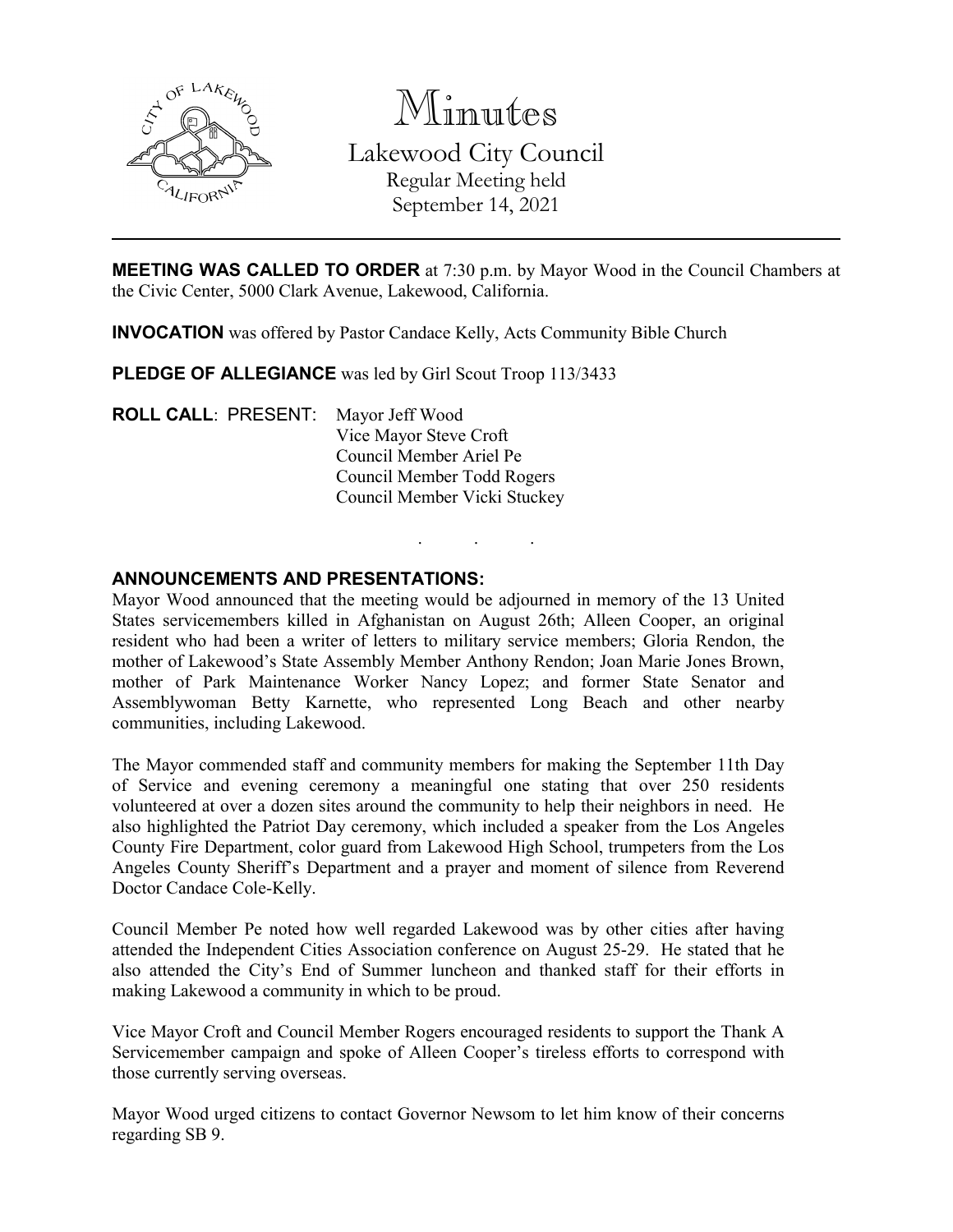## **ANNOUNCEMENTS AND PRESENTATIONS:** - Continued

Mayor Wood introduced Girl Scout Troop #04893 troop members who were working on their Silver Award. Autumn Carter, Mairex Hernandez and Malaya Lopez made a presentation on the topic of food waste.

The Council Members commended the Troop members for the comprehensive report.

Lisa Rapp, Director of Public Works, stated that the presentation had been timely noting that as of January 1, 2022, the City would be implementing an organics recycling program.

. . .

### **ROUTINE ITEMS:**

COUNCIL MEMBER STUCKEY MOVED AND COUNCIL MEMBER PE SECONDED TO APPROVE ROUTINE ITEMS 1 THROUGH 9.

- RI-1 Approval of Minutes of the Meetings held July 27, and August 24, 2021
- RI-2 Approval of Personnel Transactions
- RI-3 Approval of Registers of Demands
- RI-4 Approval of Report of City Council Committees' Activities
- RI-5 Approval of Reports and Authorizations Pursuant to AB1234
- RI-6 Approval of Report of Investment Transactions August 2021
- RI-7 RESOLUTION NO. 2021-55; A RESOLUTION OF THE CITY COUNCIL OF THE CITY OF LAKEWOOD EXTENDING A LOCAL EMERGENCY DUE TO THE COVID-19 VIRUS
- RI-8 Approval of Agreement for Floor and Carpet Cleaning Services with SOLID Surface Care
- RI-9 Approval of Agreement for Window Cleaning and Care Services with Pane In The **Glass**

David Whitt, Lakewood, addressed the City Council regarding his questions on various routine items. Mayor Wood stated that staff would be able to respond to his inquiries and suggested he speak with the City Manager after the meeting.

UPON ROLL CALL VOTE, THE MOTION WAS APPROVED:

AYES: COUNCIL MEMBERS: Croft, Pe, Rogers, Stuckey and Wood NAYS: COUNCIL MEMBERS: None

. . .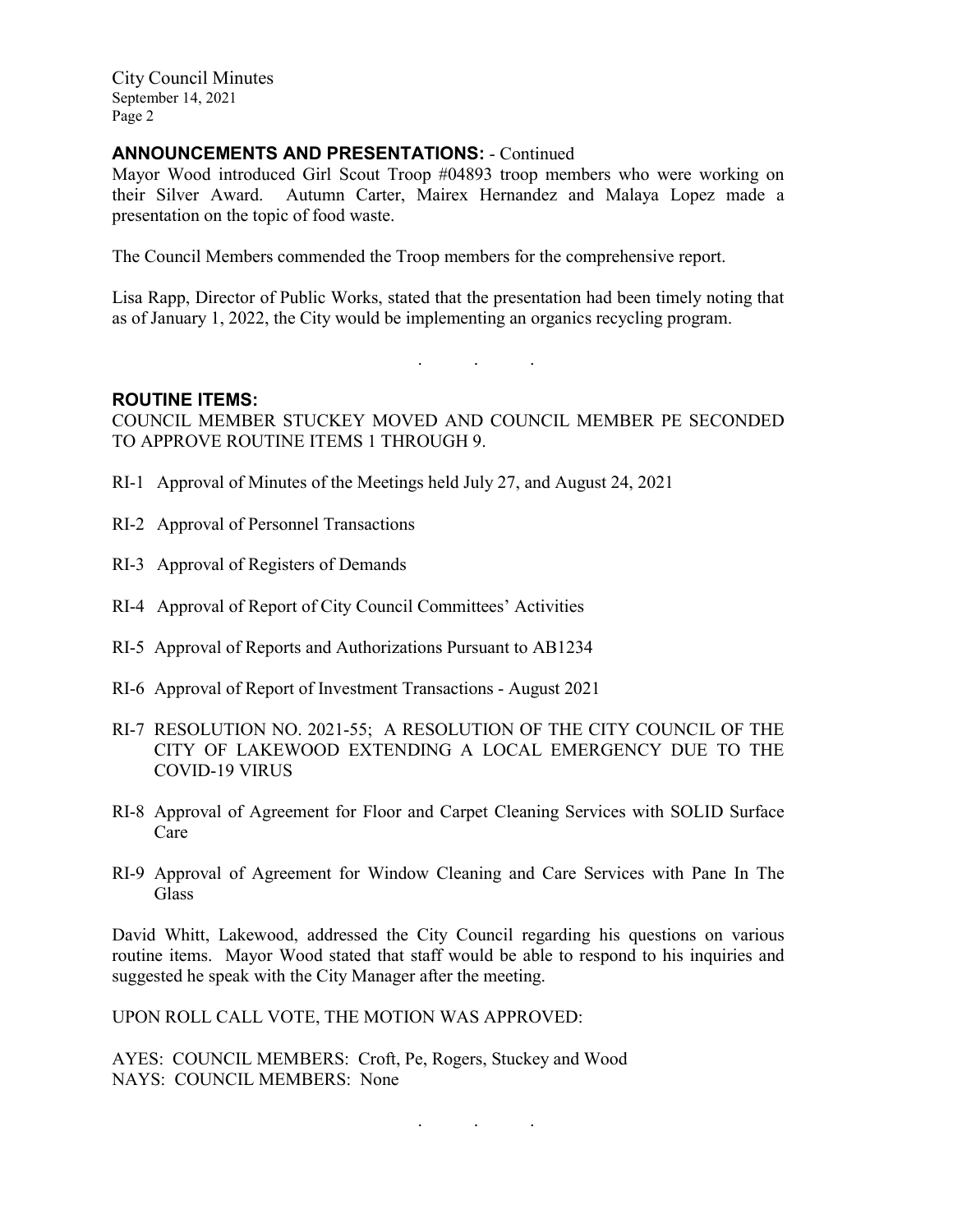# **2.1 • SECOND READING AND ADOPTION OF ORDINANCE NO. 2021-3; ESTABLISHING THAT THE CITY'S GENERAL MUNICIPAL ELECTIONS SHALL BE HELD ON THE DATE OF THE STATEWIDE PRIMARY ELECTION IN EACH EVEN-NUMBERED YEAR**

Steve Skolnik, for the City Attorney, stated that the proposed ordinance had been introduced and read by title at the previous City Council meeting. He provided a brief history of the facts necessitating the State's having changed the primary elections. He further explained that due to previous legislation, which mandated that the City hold its elections in conjunction with statewide elections, it had been necessary to make the change in the Municipal Code so that regardless of when the State held the primary election in even-numbered years, the City Council election automatically followed that schedule.

ORDINANCE NO. 2021-3; AN ORDINANCE OF THE CITY COUNCIL OF THE CITY OF LAKEWOOD ESTABLISHING THAT THE CITY'S GENERAL MUNICIPAL ELECTIONS SHALL BE HELD ON THE DATE OF THE STATEWIDE PRIMARY ELECTION IN EACH EVEN NUMBERED YEAR

VICE MAYOR CROFT MOVED AND COUNCIL MEMBER STUCKEY SECONDED TO ADOPT ORDINANCE NO. 2021-3. UPON ROLL CALL VOTE, THE MOTION WAS APPROVED:

AYES: COUNCIL MEMBERS: Croft, Pe, Rogers, Stuckey and Wood NAYS: COUNCIL MEMBERS: None

# **3.1 • AWARD OF BID FOR PUBLIC WORKS PROJECT NO. 2021-9, WELL 13A WATER TREATMENT PLANT INSTALLATION (PHASE 1)**

. . .

The Public Works Director made a presentation based on the report in the agenda pertaining to a project to install a treatment plant at Plant 13. Ms. Rapp stated that staff recommended the City Council award a contract in the amount of \$115,000 to JR Filanc Construction Company, Inc. of Escondido and authorize the Mayor to sign the contract in a form approved by the City Attorney; appropriate \$180,000 from the Water Reserve Fund for the project; authorize staff to approve a cumulative total of contract change orders, as needed, not to exceed \$25,000; and adopt the plans, specifications and working details for Public Works Project No. 2021-9, Well 13A Water Treatment Plant Installation (Phase 1).

Vice Mayor Croft, speaking as the Chair of the Water Committee, thanked staff for their efforts in whittling down the project thereby enabling the submissions from qualified bidders.

In response to questions from Mr. Whitt regarding arsenic levels, Vice Mayor Croft explained that staff and the consultants had designed a treatment facility that would remove the contaminant from the water in order for the well to be put back into usage.

VICE MAYOR CROFT MOVED AND COUNCIL MEMBER PE SECONDED TO AWARD A CONTRACT IN THE AMOUNT OF \$115,000 TO JR FILANC CONSTRUCTION COMPANY, INC. OF ESCONDIDO AND AUTHORIZE THE MAYOR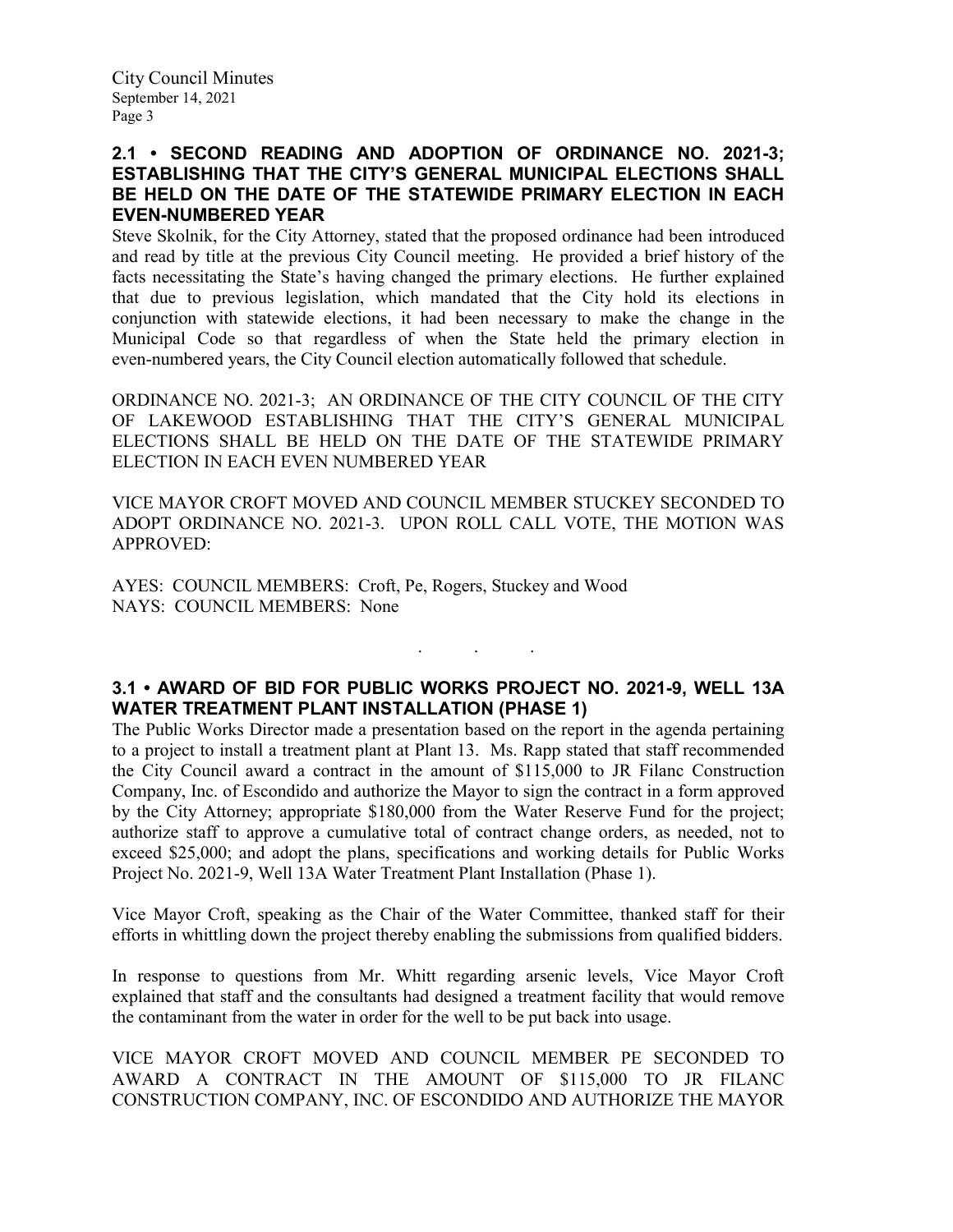**3.1 • AWARD OF BID FOR PUBLIC WORKS PROJECT NO. 2021-9, WELL 13A WATER TREATMENT PLANT INSTALLATION (PHASE 1)** - Continued

TO SIGN THE CONTRACT IN A FORM APPROVED BY THE CITY ATTORNEY; APPROPRIATE \$180,000 FROM THE WATER RESERVE FUND FOR THE PROJECT; AUTHORIZE STAFF TO APPROVE A CUMULATIVE TOTAL OF CONTRACT CHANGE ORDERS, AS NEEDED, NOT TO EXCEED \$25,000; AND ADOPT THE PLANS, SPECIFICATIONS AND WORKING DETAILS FOR PUBLIC WORKS PROJECT NO. 2021-9, WELL 13A WATER TREATMENT PLANT INSTALLATION (PHASE 1). UPON ROLL CALL VOTE, THE MOTION WAS APPROVED:

AYES: COUNCIL MEMBERS: Croft, Pe, Rogers, Stuckey and Wood NAYS: COUNCIL MEMBERS: None

#### **3.2 • AUTHORIZE PURCHASE OF PICNIC SHELTERS FOR RYNERSON PARK**

. . .

The Director of Public Works made a presentation based on the report in the agenda regarding the purchase of picnic shelters for Rynerson Park. She concluded by stating it was staff's recommendation that the City Council authorize staff to issue a purchase order (PO) for the purchase of two (2) ICON Shelter Systems picnic shelters for Rynerson Park to ICON Shelter Systems, in an amount not-to-exceed \$120,996, using Measure L funds, as part of the Rynerson Picnic Shelter Improvements project, and authorize the Mayor to sign the proposal.

COUNCIL MEMBER PE MOVED AND COUNCIL MEMBER STUCKEY SECONDED TO AUTHORIZE STAFF TO ISSUE A PURCHASE ORDER (PO) FOR THE PURCHASE OF TWO (2) ICON SHELTER SYSTEMS PICNIC SHELTERS FOR RYNERSON PARK TO ICON SHELTER SYSTEMS, IN AN AMOUNT NOT-TO-EXCEED \$120,996, USING MEASURE L FUNDS, AS PART OF THE RYNERSON PICNIC SHELTER IMPROVEMENTS PROJECT, AND AUTHORIZE THE MAYOR TO SIGN THE PROPOSAL. UPON ROLL CALL VOTE, THE MOTION WAS APPROVED:

AYES: COUNCIL MEMBERS: Croft, Pe, Rogers, Stuckey and Wood NAYS: COUNCIL MEMBERS: None

#### **3.3 • MEASURE L CITIZENS OVERSIGHT COMMITTEE MEETING #3 UPDATE**

Paolo Beltran, Deputy City Manager, made a presentation based on the report in the agenda and provided an update of the Measure L Citizens Oversight Committee meeting held on September 8, 2021. He stated it was staff's recommendation that the City Council receive and file the report.

. . .

Measure L Citizens Oversight Committee Vice Chair Crystal Jones-Duncan expressed gratitude for being able to serve as the senior representative. She stated that the meetings she had attended had been informative and commended the City's efforts to invest in the community.

MAYOR WOOD STATED THAT THERE BEING NO OBJECTION, THE REPORT WAS ORDERED RECEIVED AND FILED.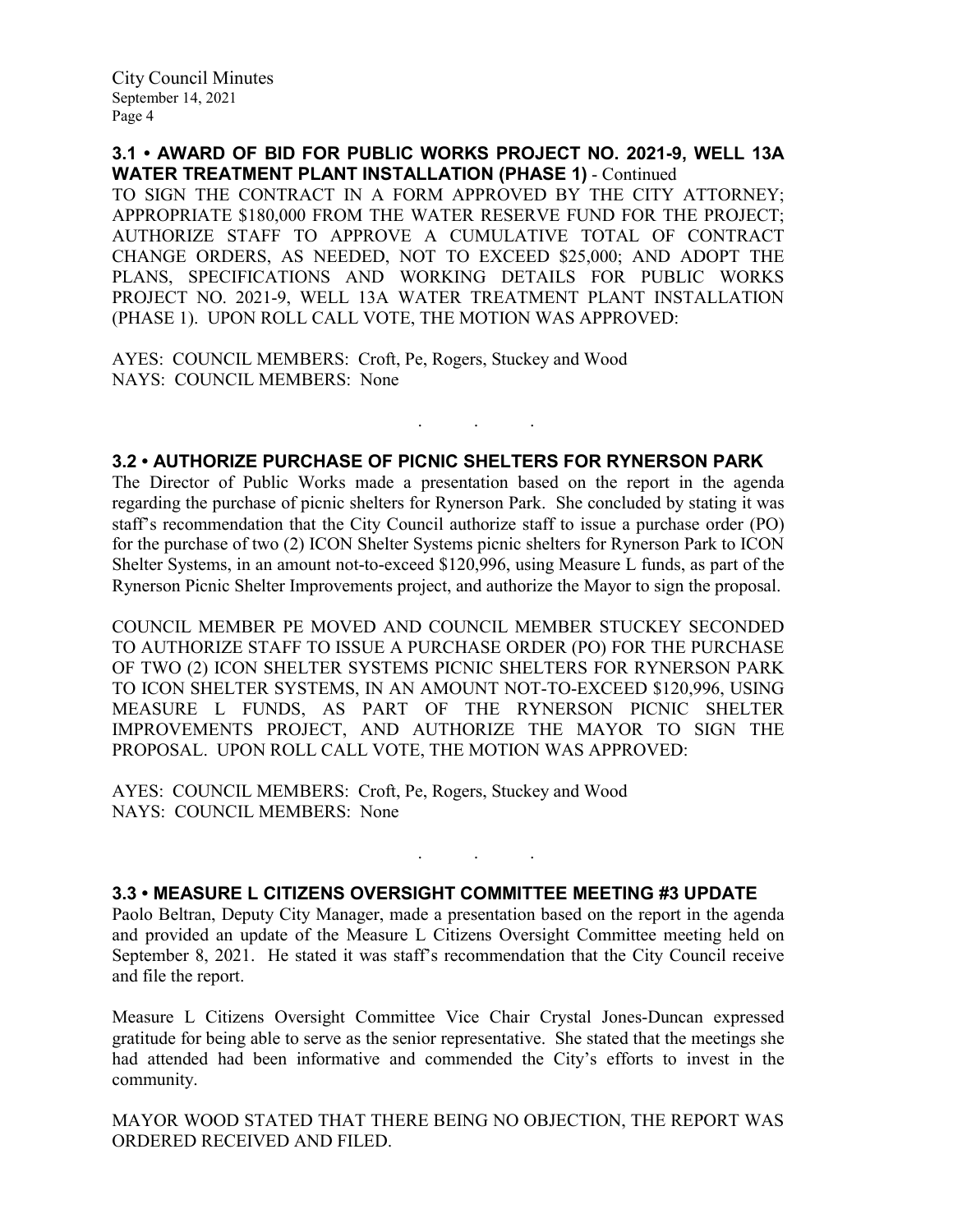# **3.4 • REVIEW AND DISCUSSION OF LOS ANGELES COUNTY PUBLIC SAFETY POLICY AND REFORM CHANGES**

Joshua Yordt, Director of Public Safety, made a presentation based on the report in the agenda and reviewed the newly enacted public safety policies and reforms in Los Angeles County. He concluded by stating that staff recommended that the City Council transmit a letter to elected officials representing Lakewood expressing objection to and concern over newly enacted public safety policies and reforms in Los Angeles County.

Council Member Rogers, who currently served on the Public Safety Committee, provided comments on the importance of public safety and noted the effects of the District Attorney's actions and policies on quality of life in the City.

Mayor Wood concurred with Council Member Rogers' remarks and suggested that the letter to be transmitted be distributed not only to the governmental organizations such as the League of California Cities and Contract Cities Association but to the various legislative advocacy groups, the Deputy District Attorneys Association and the Association for Los Angeles Deputy Sheriffs as well.

COUNCIL MEMBER ROGERS MOVED AND COUNCIL MEMBER STUCKEY SECONDED TO TRANSMIT A LETTER FROM THE CITY COUNCIL TO ELECTED OFFICIALS REPRESENTING LAKEWOOD, WITH COPIES SENT TO GOVERNMENTAL ORGANIZATIONS AND LEGISLATIVE ADVOCACY GROUPS, EXPRESSING OBJECTION TO AND CONCERN OVER NEWLY ENACTED PUBLIC SAFETY POLICIES AND REFORMS IN LOS ANGELES COUNTY. UPON ROLL CALL VOTE, THE MOTION WAS APPROVED:

AYES: COUNCIL MEMBERS: Croft, Pe, Rogers, Stuckey and Wood NAYS: COUNCIL MEMBERS: None

. . .

## **SUCCESSOR HOUSING ACTIONS**

1. Approval of Register of Demands VICE MAYOR CROFT MOVED AND COUNCIL MEMBER STUCKEY SECONDED TO APPROVE THE REGISTER OF DEMANDS. UPON ROLL CALL VOTE, THE MOTION WAS APPROVED:

AYES: COUNCIL MEMBERS: Croft, Pe, Rogers, Stuckey and Wood NAYS: COUNCIL MEMBERS: None

. . .

**ORAL COMMUNICATIONS: None** 

. . .